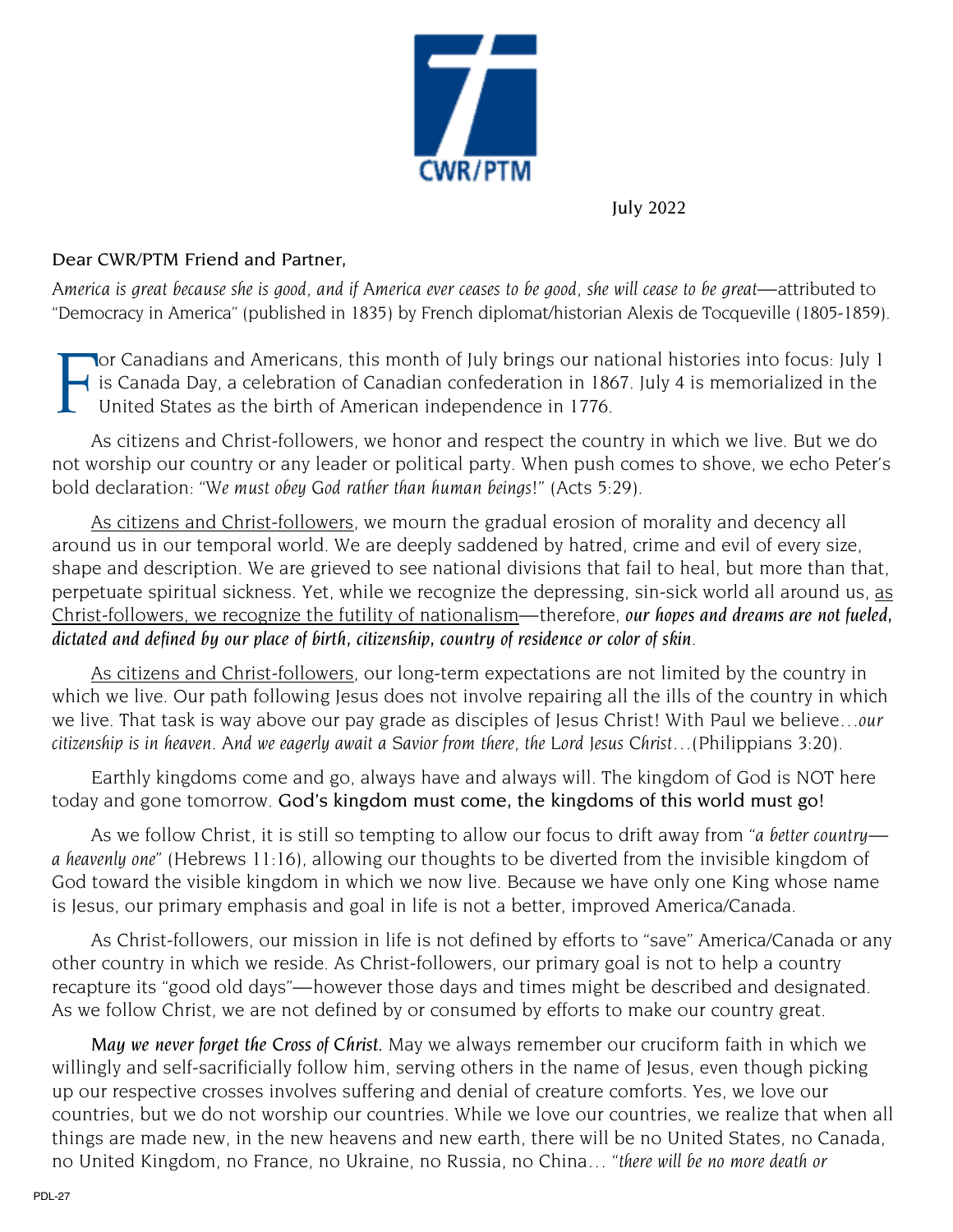*mourning or crying or pain, for the old order of things has passed away"* (Revelation 21:4). No president, king or prime minister has ever, or will ever, accomplish such a kingdom!

In addition to the quote I cited in the introduction, here are a few other classic quotes from Alexis de Toqueville, some of which may seem prophetic, as we read them a little over 185 years after he wrote them.

The American Republic will endure until the day Congress discovers it can bribe the public with the public's money.

*In politics shared hatreds are almost always the basis of friendships.*

I do not know if the people of the United States would vote for superior men if they ran for office, but there can be *no doubt that such men do not run.*

A brother in Christ was recently lamenting to me that the United States is going downhill. I agreed with him. Our national downward trajectory is not in question. He believes in a conservative political perspective, and pointed out specific reasons he perceives as contributing factors in our perilous toboggan run (often blaming others of another political persuasion).

However, I told him, on the other "side of the aisle" those of a more liberal perspective agree about what they also describe as a sorry state of affairs in our country, but they promise to fix the problems in differing ways than their more conservative fellow citizens.

Then I suggested to my friend that such a focus is not where we should be looking. While there is nothing wrong with Christ-followers being aware of the worsening conditions all around us, it is important to realize that we can easily be distracted by ways by which some propose our country can be "saved" and "rescued" and in so doing lose our Christ-centered focus.

Civilizations, empires and countries throughout history all go through similar patterns of growth, stability and decay…and eventually collapse. *The Fate of Empires and Search for Survival* is a short treatise by Sir John Glubb (1897-1986). Glubb was a British soldier, scholar and author who, known as Glubb Pasha, commanded the famous Jordan Arab Legion from 1939 until 1956. An expert on the Middle East, he retired to write about lessons of history.

Glubb describes rising civilizations, and their characteristics, as well as aspects that define the decay of a nation or empire. Based on his studies, Glubb concludes we cannot stop the rise and fall of civilizations, any more than we can stop the sun from rising or setting.

Here are seven stages of nations, civilizations and empires:

1) The Age of Pioneers—explorers find new lands, displace other people groups and establish new societies and civilizations.

2) The Age of Conquests—military forces expand territory and enriches themselves, often on the backs of conquered and sometimes enslaved people.

3) The Age of Commerce—a nation or empire begins to grow economically. Many of its citizens pursue wealth and riches, while others are used so that others may grow rich.

4) The Age of Affluence—having acquired riches, a nation must expand its military in order to defend and secure its borders from those who would rob it of its ill-gotten wealth.

5) The Age of Intellect—education is expanded—academics and scholars question the way in which the nation has become "great."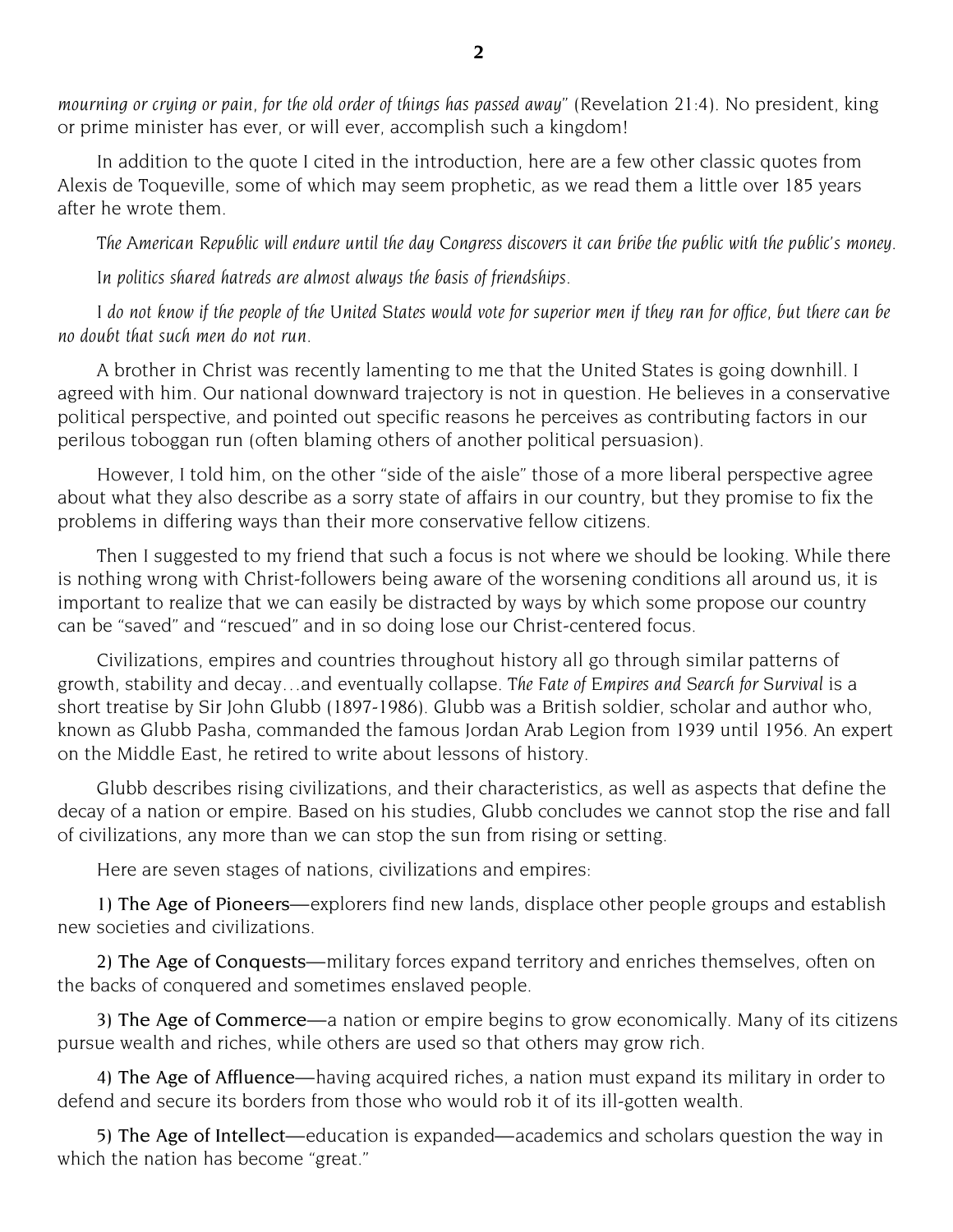7) The Age of Decline and Collapse—toxic forces, both externally and internally, attack the fabric of the nation, undermine its history, economy and its family stability. Eventually a weakened nation cannot defend itself against its enemies.

The fact that all nations will eventually decay and die does not mean we, as Christ-followers, are resigned to sit and watch, with perhaps a smug attitude of condemnation, taking pleasure from people getting "what's coming to them." We do not ignore excesses, decadence and self-absorbed debauchery, nor do we welcome depravity as a "sign of the end," rejoicing in penalties "sinners" must pay.

Following Jesus means being deeply saddened that materialistic consumerism and the addictive drugs of greed and lust will eventually cause the once economically dominant United States to eventually collapse. Just as the Titanic hit an iceberg and sunk, our nations of Canada and the United States are on a collision course and will sink beneath the waves…probably not in our lifetime, but eventually our nations will sink.

That said, we know God is not in the business of preserving earthly kingdoms, nations and empires. Our task as we live in *"the present evil age"* (Galatians 1:4) is not to find ways to keep a sinking ship afloat when it refuses the grace, mercy and love of God. We are not on a crusade to help our nation regain whatever national greatness some may think it once enjoyed.

Our task is to focus on Jesus, who rescues all who accept his help. Our task is to help others turn to *the Bread of Life* (John 6:35), to look toward *the Light of the world* (John 8:12), to renounce this world and its sensual pleasures, following *the Good Shepherd* (John 10:14) who is *the resurrection and the life* (John 11:25) and *the way and the truth and the life* (John 14:6).

Kingdoms and empires come and go…only the kingdom of God endures! The kingdom of God is our focus. The grace and love of God, not politics, is our chief priority. Jesus is King of kings and Lord of lords! To him be praise and thanksgiving, worship and adoration…for his kingdom will indeed reign for ever and ever, without end.

In the precious name of King Jesus,

Greg Albrecht President, Plain Truth Ministries

PS. A note from someone in New York who has decided to join YOU and me in helping this ministry.

I have decided to contribute regularly to your ministry because you are reaching a more diverse audience with the *gospel of Christ in a non-religious way.*